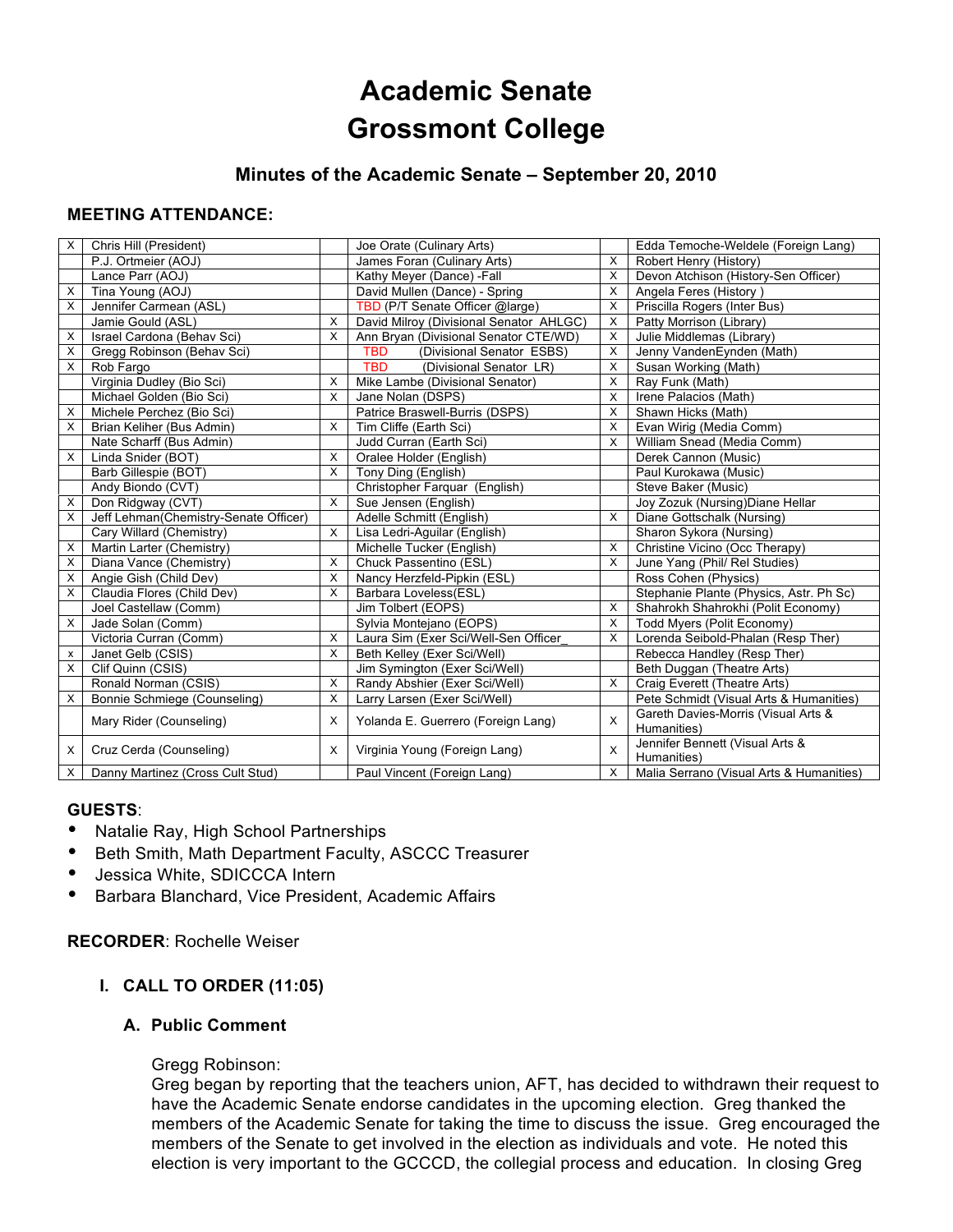introduced Jessica White, a sociology SDICCCA intern, and noted she would be auditing classes and working with him.

## **B. Approval of Agenda**

A motion was made to approve the day's agenda. M/S/U Wirig/Nolan

#### **C. Approval of Minutes from August 30, 2010**

A motion was made to approve the minutes from August 30, 2010. Chris noted a correction to the meeting attendance - Diana Vance, Chemistry was at the August  $30<sup>th</sup>$  meeting. M/S/U Atchison/Wirig

#### **II. PRESIDENT'S REPORT**

#### **A. Announcements**

Chris began by sharing the passing of faculty member Diane Mayne-Stafford. Chris noted her contributions not only to her students, but to the Academic Senate and her work as the Distance Education Coordinator. Chris and Linda both had condolence cards to be circulated at the meeting for Diane's husband. It was noted a celebration of life would take place in 2-4 months time, with more details to follow. A scholarship in her honor is being funded through the scholarship office and anyone interested in contributing should contact the scholarship office.

Chris then introduced Martin Larter and Clif Quinn for an update from the Faculty Professional Development Committee. Cliff began by reporting that the committee had been working on a theme for flex week activities and they had settled on "Protecting the "Higher" in Higher Education." He noted that some of the items the committee would like to focus on were how students and study habits are changing, how we (faculty/institution) are changing, and what student success looks like for 2011. Cliff reported that a survey would be coming out from the committee essentially asking faculty what would they like to see in professional development. He asked that the senators take the survey back to their departments, discuss it and make suggestions. Martin noted the New York Times article regarding study habits of students in 2011, standardized testing, and education today helped the committee come up with the "Protecting the "Higher" in Higher Education" theme. Chris noted that she had asked them to come today, as to get input from the Senate and Faculty as what they wanted to see in professional development. Beth noted that the "Protecting" in the theme was very appropriate for the challenges community colleges are facing throughout the state right now (i.e. reviewing the mission of community colleges, offering Baccalaureate degrees, conversations regarding lowering the minimum qualifications for developmental math, etc.), so the topic of higher education and what it means at Grossmont College will be a very timely and important conversation to have.

It was suggested that during flex week to have an informal lecture from faculty members on the research, articles and papers they are working on outside of their duties at GC as a form of professional development. A question was asked on whether some of the more successful activities were tracked and could be offered again. It was noted that the committee does track them and they can be reviewed by faculty.

# **B. Middle College High School presentation**

Chris introduced and welcomed Cathy Zemlick, Program Director for the Grossmont Middle College High School. Cathy began by noting the Middle College is an alternative high school available on GC campus working in partnership with the Grossmont Union High School District. Their mission is to provide students a bridge to college and career. She gave a brief history of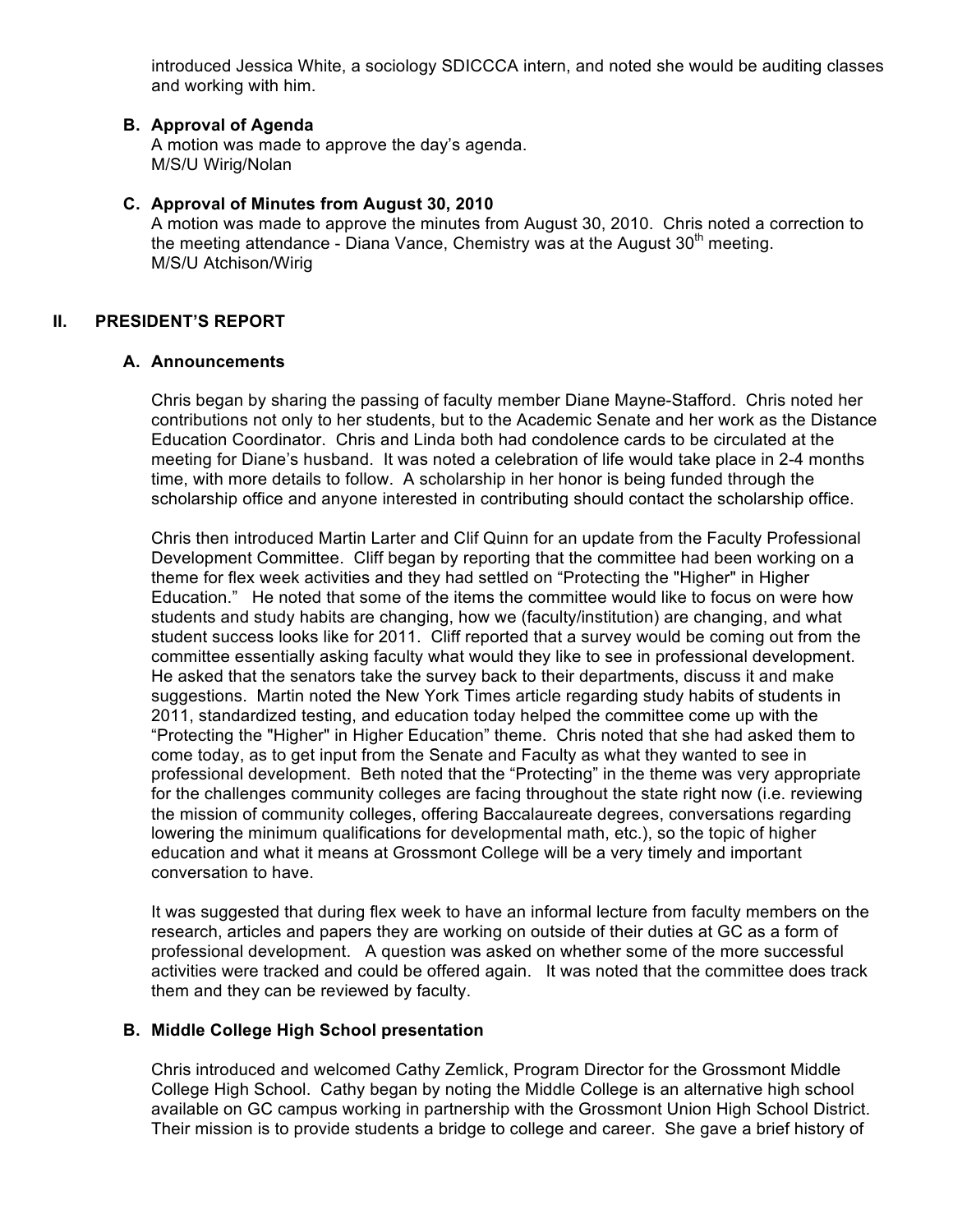middle high school colleges, reviewed the curriculum, and provided some data on the students and their success. Discussion and a question and answer session followed.

#### **C. Introduction to the Academic Senate-Senator Responsibilities**

Chris began by reviewing the discussion from the previous meeting which included an introduction to the Academic Senate. Chris reviewed the different ways in which Senators are elected. Chris then opened the floor for discussion of the ways in which the Senators communicate with their colleagues and share meeting information. Some ideas mentioned where: sending a department survey to get the sense of how the department would like the Senator to vote; e-mail communications with the meeting highlights; discussions at department meetings. Another item mentioned was how to maintain contact with Part-Time faculty; a discussion followed regarding the part-time faculty utilizing the GCCCD email. It was noted that many of the Department chairs maintain e-mail lists of "other" e-mail contact information for their part-time faculty members. Oralee noted that often times the responsibility of following up on communication with part-time faculty on behalf of the deans or administration falls to the department chair. She shared that in her department many part-time faculty members forward their GCCCD e-mail to their personal or other e-mail accounts, especially for communication from the chair, dean or administration. It was noted that for effective communication campus wide all faculty should be encouraged to use the GCCCD e-mail accounts.

# **D. Part-Time Senator Elections**

Chris reported that during flex week elections for the part-time divisional Senators were held. She reported that one division election resulted in a tie vote and a subsequent run-off vote. In the English, Social and Behavioral Sciences division, there was some confusion on the purpose of the vote and one interested faculty member was inadvertently left off the ballot. Chris reported that it was now necessary to have a separate election for the divisional Senator position.

She noted that this could be done electronically during the elections for the Senate President, but in the past the participation of Part-Time faculty in the electronic ballot has been low. She then asked the Senators for their thoughts and input on this issue. David noted he would like to see it held electronically; to get faculty used to having the ballots electronic and encourage participation in future elections. Some other suggestions were: hold a traditional paper ballot election (it was noted that the paper ballot process requires more resources), send out a series of announcements regarding the upcoming election and have chairs announce it to their parttime faculty. The consensus was that the Senators would like to hold the elections electronically during the Senate Presidential election; this would allow the Divisional Senators to participate in the remaining Senate meetings. Chris noted there were part-time faculty in both the Student Services and Library and she would follow up to see if anyone was interested in serving as a divisional Senator. Chris then asked how many departments had Senators that were part-time faculty and then explained that according to the Senate By-Laws the Part-Time Senate Officer position should be filled by a sitting Senator; i.e. either a Part-Time Divisional Senator or a Part-Time faculty member serving as a Departmental Senator. Chris noted the Part-time Senate Officer position would be for 1 year, to complete the term vacated by George Gastil, and the individual would need to attend all Senate meetings, Senate Officer Meetings and would chair the Part-Time Faculty Committee meetings.

# **E. Evaluation Task Force**

Chris reviewed the discussions from the previous semester regarding the evaluation process and the forms used. Chris noted that the Evaluation Task Force will be comprised of representatives from both college senates and faculty members of AFT, American Federation of Teachers. Chris reported that there were positions for two representatives from GC as well as two representatives from AFT. She then asked for volunteers to fill the committee positions; Linda Snider, BOT, and Lisa Ledri-Aguilar, English both volunteered. Chris reported that an e-mail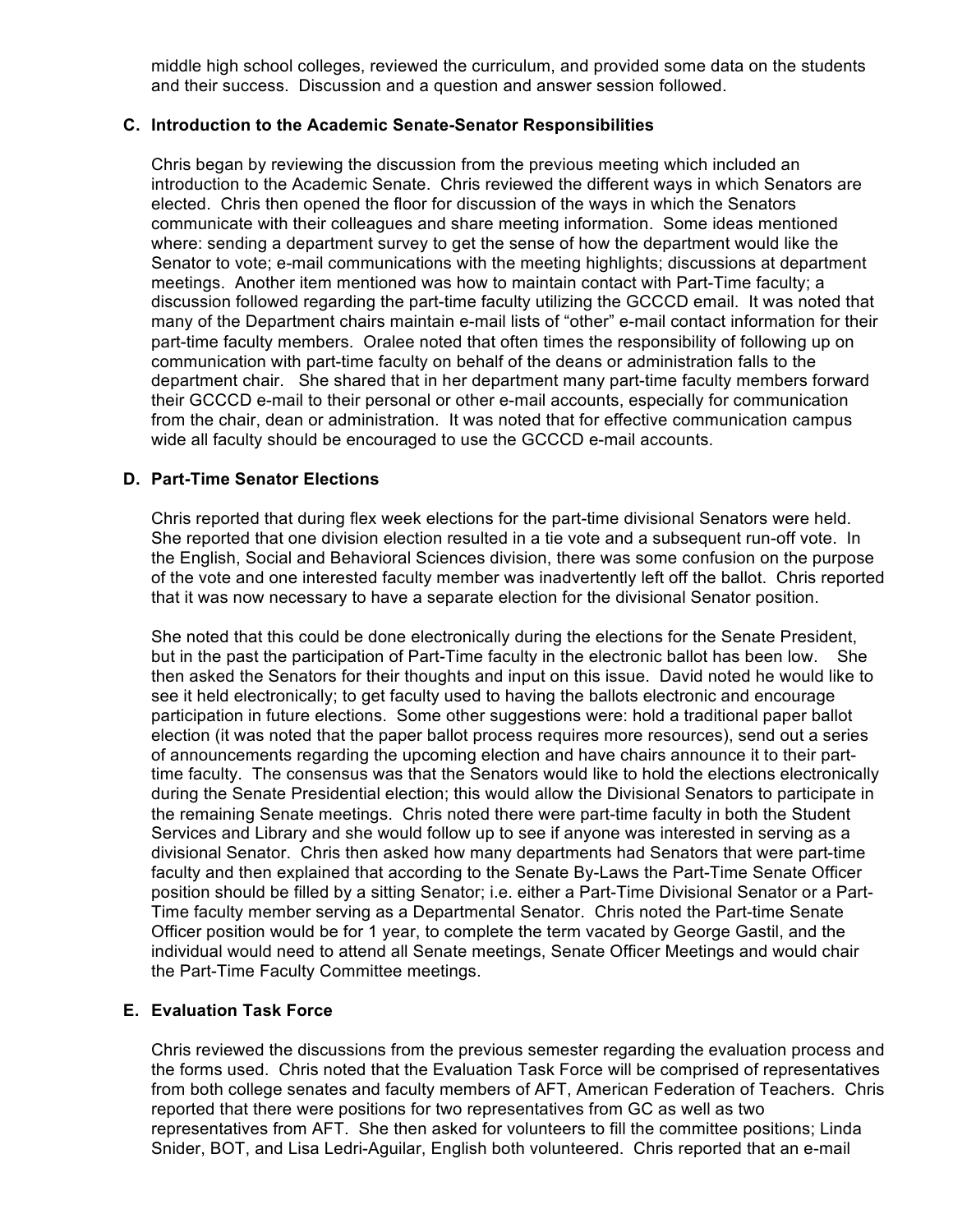would be sent out regarding the meeting days and times. It was noted that the task force would began discussions and reviewing the processes; then bring items to the Senate for discussion. Chris also noted that the e-mail would include a request for suggestions to begin the discussions and get a sense of the issues. It was suggested that either a dean or other administrator serve on the committee as well; Chris noted she would make that suggestion to Mike Wangler, Academic Senate President Cuyamaca, and Jim Mahler, President, American Federation of Teachers.

## **F. Disciplines List**

Chris began by reviewing that all disciplines are categorized as either being on the Master's or Non-Master's degree list for minimum qualifications to teach. She noted that often the disciplines may change, the qualifications may no longer apply, or new disciplines may spring up that are not currently on the discipline list. She noted that now is the time to review the lists in order to request that any changes be made. Chris noted she would send out the link to the website that has the Master's/Non-Master's list and asked the Senators review the list, look at their discipline, to contact her if they see an area that needs changing and she would provide the process for submitting a request to make changes. Chris then asked Beth Smith to share the process for changes to the Master's/Non-Master's list. Beth reported that in the Spring of every odd year, i.e. Spring 2011, the ASCCC votes on the Disciplines list. Beth noted that the proposals need to be in by the Fall in order for the request to go through a hearing process; this allows for input from members throughout the state. She reported that there are two ways to have a proposal for a change made; approval through the local Academic Senate or approval by the disciplines state professional organization. She noted that the opportunity to make changes to the Disciplines list allows the disciplines to stay current and to allow new additions to existing disciplines. Chris requested that the Senators contact her if they would like to submit a proposal for a change so she can assist in starting the process and to also add their input to the changes that have been proposed.

# **III. COMMITTEE REPORTS**

None

#### **IV. ACTION ITEMS**

#### **A. Distinguished Faculty Process**

Chris began by reviewing the changes that were made to the nomination form for Distinguished Faculty. She noted the changes; signature no longer required for second nominator and any faculty member may nominate any qualified full-time tenured faculty member. It was then discussed if the nomination packet should be available online or come from the Dean's office once name is submitted. Chris noted the changes to the process; no signature required for the second nominator and the nomination packet to be available online then submitted to the Dean for approval. It was suggested that it be noted to check with the Dean prior to filling out the nomination packet, so prevent additional work if a faculty member is not eligible.

The process was approved with the changes suggested. M/S/U Atchison/Morrison

#### **V. INFORMATION ITEMS**

#### **A. Awards Process Timeline**

Chris noted this item was being presented for input from the Senate and would not return as an Action item. Chris reviewed the current deadlines for the various Awards, noting that they occur